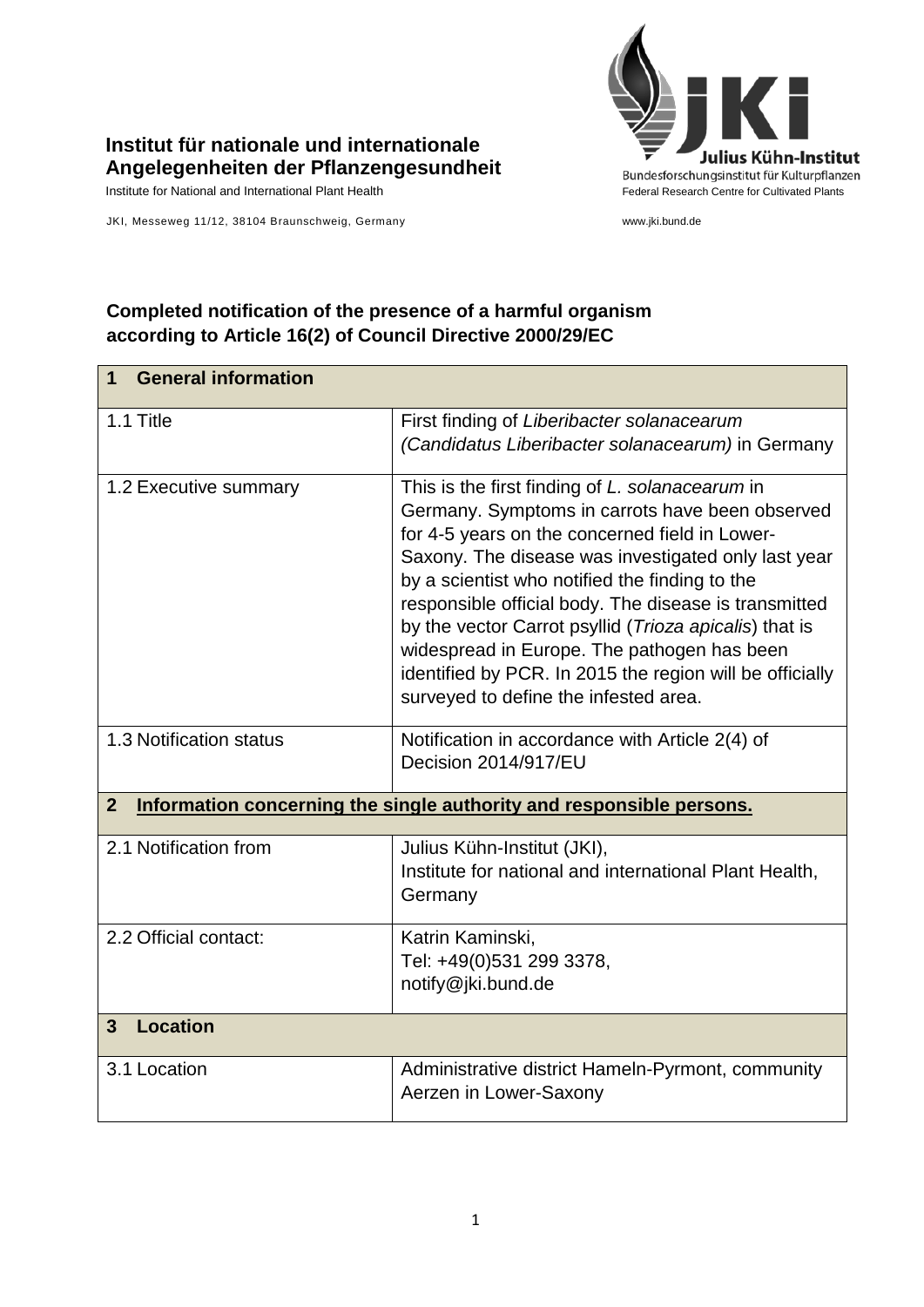| 3.2 Further information about the location                                                                                            | No further information available about the<br>exact locations of the relevant fields in<br>Aerzen in the last few years.                                                                                                                                                  |  |
|---------------------------------------------------------------------------------------------------------------------------------------|---------------------------------------------------------------------------------------------------------------------------------------------------------------------------------------------------------------------------------------------------------------------------|--|
| Reason of the notification and the pest status<br>4                                                                                   |                                                                                                                                                                                                                                                                           |  |
| 4.1 First finding in Germany or in the area                                                                                           | First confirmed presence of the harmful<br>organism in the territory of Germany                                                                                                                                                                                           |  |
| 4.2 Pest status of the area where the<br>harmful organism has been found<br>present, after the official confirmation.                 | Present, only in one area<br>(Hameln/Aerzen)                                                                                                                                                                                                                              |  |
| 4.3 Pest status in Germany before the<br>official confirmation of the presence,<br>or suspected presence, of the harmful<br>organism. | Absent, no pest records.                                                                                                                                                                                                                                                  |  |
| 4.4 Pest status in Germany after the<br>official confirmation of the presence of<br>the harmful organism.                             | Present, only in one area<br>(Hameln/Aerzen)                                                                                                                                                                                                                              |  |
| Finding, sampling, testing and confirmation of the harmful organism.<br>$5\phantom{1}$                                                |                                                                                                                                                                                                                                                                           |  |
| 5.1 How the presence or appearance of<br>the harmful organism was found.                                                              | Information submitted by professional<br>operator and scientist of the JKI                                                                                                                                                                                                |  |
| 5.2 Date of finding:                                                                                                                  | The responsible body received first<br>information from the scientist on 15<br>December 2014. The symptoms of the<br>disease were already present for 4-5<br>years but misinterpreted. It was<br>presumed that the carrot psyllid Trioza<br>apicalis caused the symptoms. |  |
| 5.3 Sampling for laboratory analysis.                                                                                                 | The carrots were sampled after harvest.                                                                                                                                                                                                                                   |  |
| 5.4 Name and address of the Laboratory.                                                                                               | Julius Kühn-Institut, Institute Plant Health,<br>Stahnsdorfer Damm 81, 14532<br>Kleinmachnow                                                                                                                                                                              |  |
| 5.5 Diagnostic method.                                                                                                                | PCR according to peer reviewed protocol:<br>Levy, J.; Ravindran, A.; Gross, D.;<br>Tamborindeguy, C.; Pierson, E. (2011):<br><b>Translocation of 'Candidatus Liberibacter</b><br>solanacearum', the Zebra Chip pathogen,<br>in potato and tomato. Phytopathology          |  |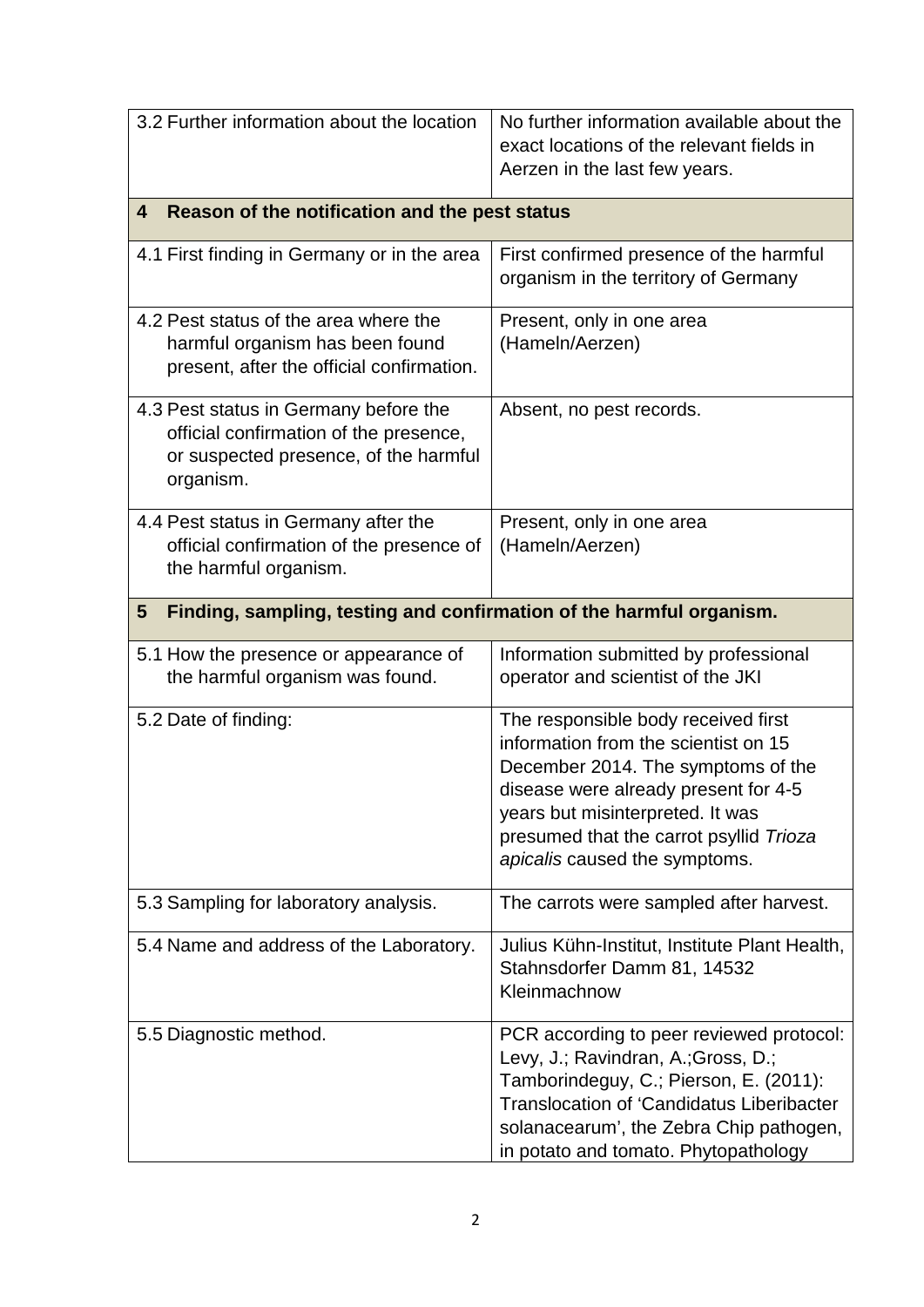|                                                                               | 101 (11); 1285-91                                                                                                                                                                                                                              |  |
|-------------------------------------------------------------------------------|------------------------------------------------------------------------------------------------------------------------------------------------------------------------------------------------------------------------------------------------|--|
| 5.6 Date of official confirmation of the<br>harmful organism's identity.      | 8 March 2015                                                                                                                                                                                                                                   |  |
| Infested area, and the severity and source of the outbreak in that area.<br>6 |                                                                                                                                                                                                                                                |  |
| 6.1 Size and delimitation of the infested<br>area.                            | The extent of the infestation is unknown<br>yet.                                                                                                                                                                                               |  |
| 6.2 Characteristics of the infested area<br>and its vicinity.                 | Open air - production area: carrot field<br>(plants for consumption) in organic<br>farming                                                                                                                                                     |  |
| 6.3 Host plants in the infested area and<br>its vicinity.                     | Carrot (Daucus carota) and potato fields<br>(Solanum tuberosum)                                                                                                                                                                                |  |
| 6.4 Infested plant(s), plant product(s) and<br>other object(s).               | Daucus carota                                                                                                                                                                                                                                  |  |
| 6.5 Vectors present in the area.                                              | Carrot psyllid Trioza apicalis                                                                                                                                                                                                                 |  |
| 6.6 Severity of the outbreak.                                                 | Crinkled leaves and stunt symptoms were<br>observed before harvest of the carrots.<br>Official sampling and diagnosis toke<br>place after harvest. Based on the<br>symptoms it is suspected that 50-100 %<br>of the carrot stock was infested. |  |
| 6.7 Source of the outbreak.                                                   | It is presumed that the pathogen might<br>have been spread naturally by the vector.<br>According to EPPO PQR the pathogen<br>has been notified from other European<br>countries in 2011/12 (FI, NO, SE, FR,<br>$ES$ ).                         |  |
| <b>Official phytosanitary measures.</b><br>$\overline{7}$                     |                                                                                                                                                                                                                                                |  |
| 7.1 Adoption of official phytosanitary<br>measures.                           | The decision on whether official<br>phytosanitary measures will be taken is<br>pending.                                                                                                                                                        |  |
|                                                                               | As carrots were already harvested at the<br>date of official confirmation of<br>L. solanacearum no phytosanitary<br>measures were adopted so far. At the<br>date of confirmation, the harvested<br>carrots had been either already discarded   |  |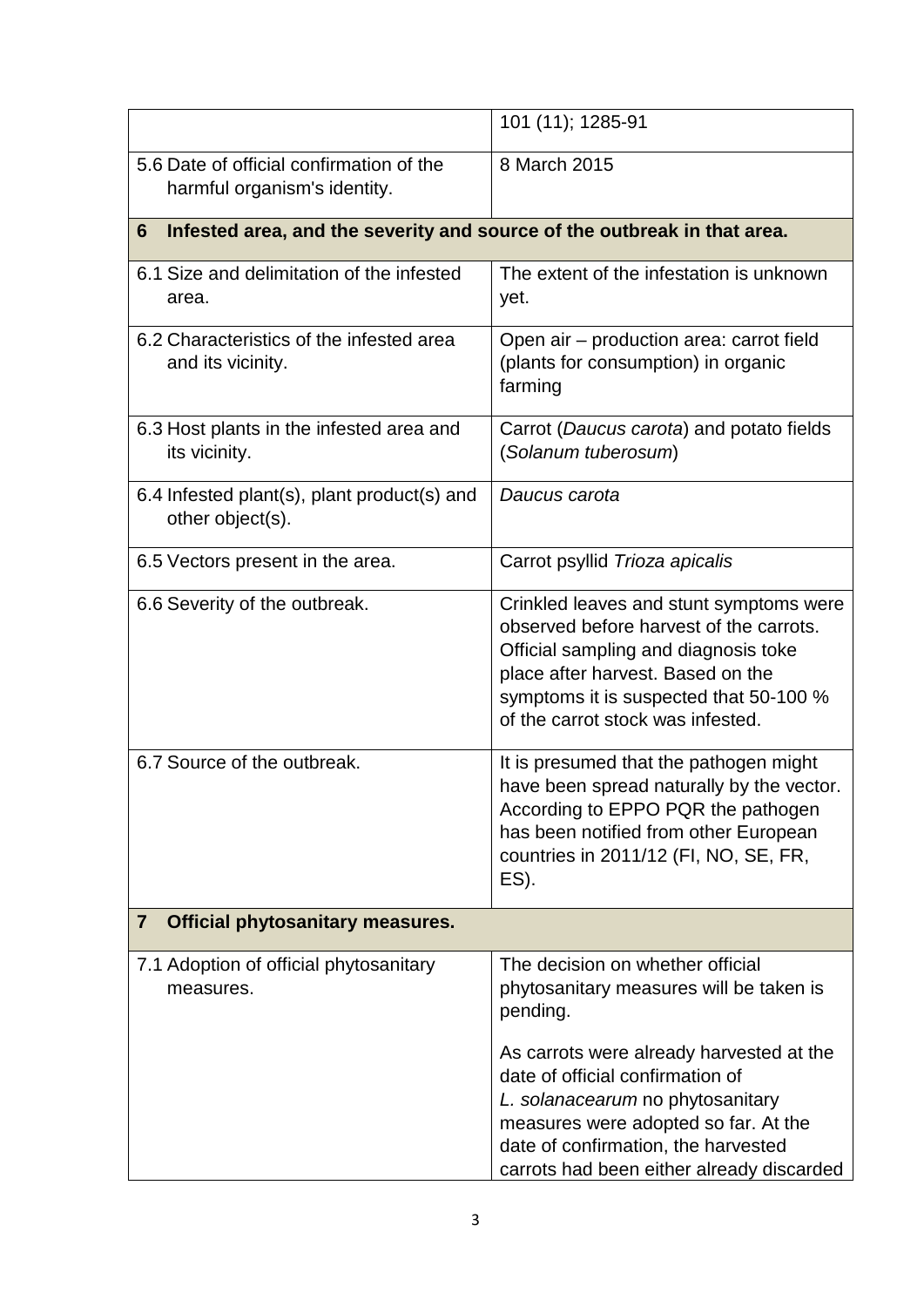| Yet, no organic pesticide is known to<br>regulate the vector. In this context, a<br>project will be performed in the<br>concerned area to gain more knowledge<br>of measures to effectively control Trioza<br>apicalis. Furthermore, surveys of carrot<br>and potato fields in the concerned area<br>are planned for the current growing<br>season (see 7.6) |
|--------------------------------------------------------------------------------------------------------------------------------------------------------------------------------------------------------------------------------------------------------------------------------------------------------------------------------------------------------------|
| n/a                                                                                                                                                                                                                                                                                                                                                          |
| The official survey will be carried out on<br>carrot and potato fields of different<br>growers in Hameln/Aerzen.                                                                                                                                                                                                                                             |
| The focus of the measures to be<br>undertaken in the current growing season<br>will be the containment of the vector. In<br>this context, several plant protection<br>products accompanied by different<br>agricultural techniques will be evaluated<br>in a project that will be carried out in<br>2015.                                                    |
| The measures do not affect import into or<br>movement within the Union of goods.                                                                                                                                                                                                                                                                             |
| Official surveys of the carrot and potato<br>fields are planned in the concerned area.<br>Plants with symptoms will be sampled<br>and tested for L. solanacearum at least<br>two times between June and August.                                                                                                                                              |
|                                                                                                                                                                                                                                                                                                                                                              |

#### **8 Pest risk analysis/assessment**

Pest risk analysis exists (JKI and EPPO).

The phytosanitary risk for Germany and other Member States is considered high, with medium uncertainty of the assessment. The pathogen is not listed in the Directive 2000/29/EC but on the EPPO A1 list.

*L. solanacearum* originates in North America. Potatoes, tomatoes, and pepper can be damaged heavily and carrots can also be damaged. As far as known up-to-now in Europe the disease has only been found on carrots but not on Solanaceae hosts. Some psyllids are the vectors. The disease can be transmitted with the vectors or